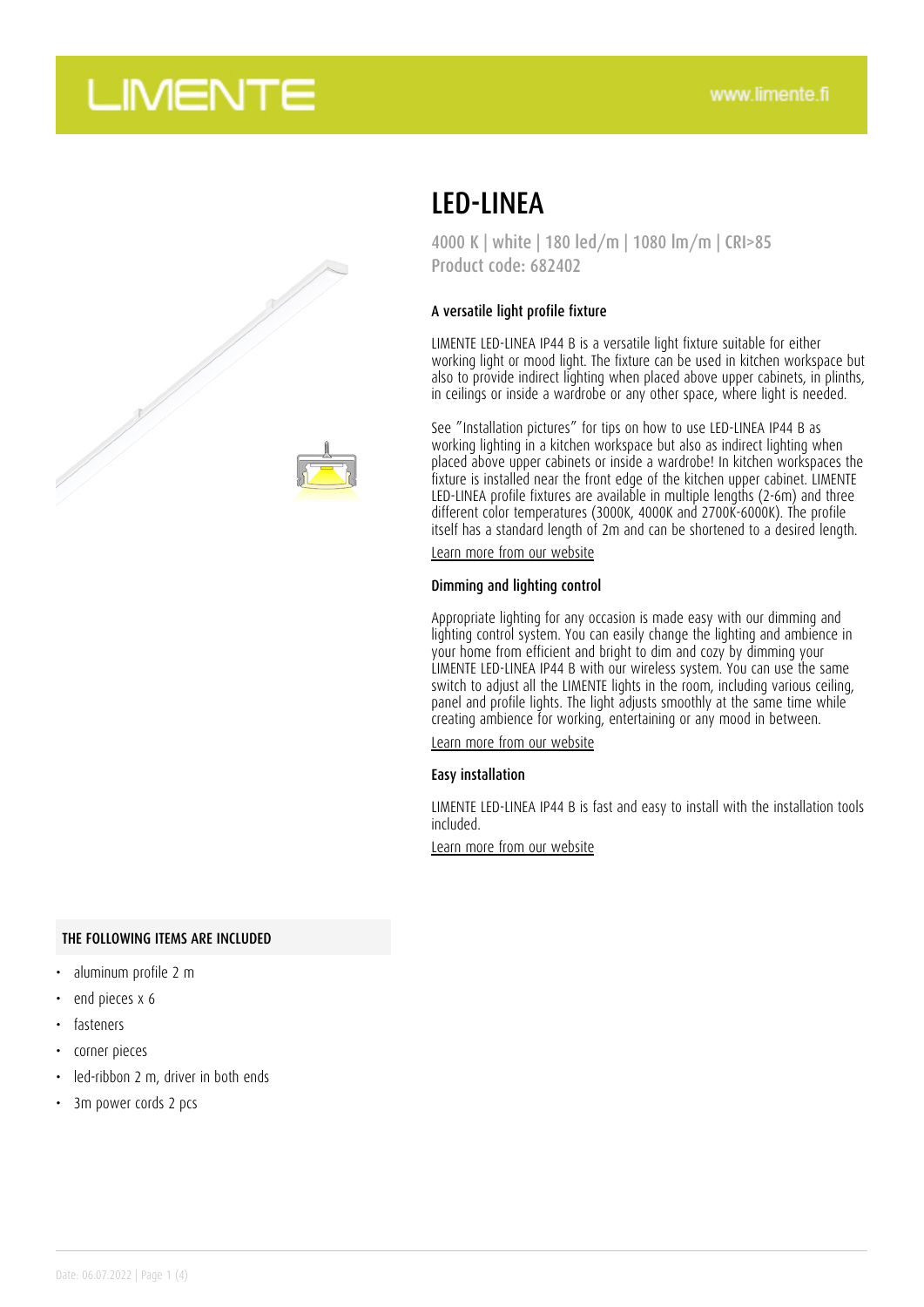# LIMENTE

## LINEA 20 COM 4K AL PROF.LIGHT

## OVERVIEW

| <b>PRODUCT CODE</b> | 682402                             |
|---------------------|------------------------------------|
| <b>GTIN-CODE</b>    | 6438400005495                      |
| ELECTRICAL NUMBER   | 4139948                            |
| ETIM GENERAL NAME   | Light ribbon-/hose/-strip          |
| ETIM CLASS          | Light ribbon-/hose/-strip EC002706 |
| ETIM GROUP          | 41 Domestic light fittings         |
| <b>COLOUR</b>       | White                              |
| <b>LAMP TYPE</b>    | LED                                |

## SPECIFICATIONS

| <b>PRODUCT DIMENSIONS</b>                | $2000.0 \times 17.0 \times 8.0$                                              |
|------------------------------------------|------------------------------------------------------------------------------|
| <b>MOUNTING METHOD</b>                   | Surface mounting                                                             |
| <b>COLOUR TEMPERATURE</b>                | 4000 K                                                                       |
| <b>COLOUR RENDERING INDEX CRI</b>        | > 85                                                                         |
| <b>RATED LIFE TIME</b>                   | 35.000h (L80B10)                                                             |
| <b>ENERGY EFFICIENCY CLASS</b>           |                                                                              |
| <b>LUMINOUS FLUX</b>                     | 1080 $Im/m$                                                                  |
| <b>EFFICIENCY</b>                        |                                                                              |
| <b>VOLTAGE</b>                           | 24 V DC                                                                      |
| <b>INGRESS PROTECTION CODE</b>           | <b>IP44</b>                                                                  |
| NUMBER OF LEDS/M                         | 180                                                                          |
| <b>INPUT POWER</b>                       | 28 W                                                                         |
| <b>NUMBER OF SWITCHING CYCLES</b>        | > 50000                                                                      |
| AMBIENT TEMPERATURE RANGE                | $-20^{\circ}$ C $-50^{\circ}$ C                                              |
| <b>INPUT POWER CONNECTOR</b>             |                                                                              |
| <b>WARRANTY PERIOD (MONTHS)</b>          | 24                                                                           |
| <b>ADDITIONAL COVER (MONTHS)</b>         | 12                                                                           |
| <b>INSTALLATION AND OPERATING MANUAL</b> | https://www.limente.fi/Images/productpics/instructions/limente_led-linea.pdf |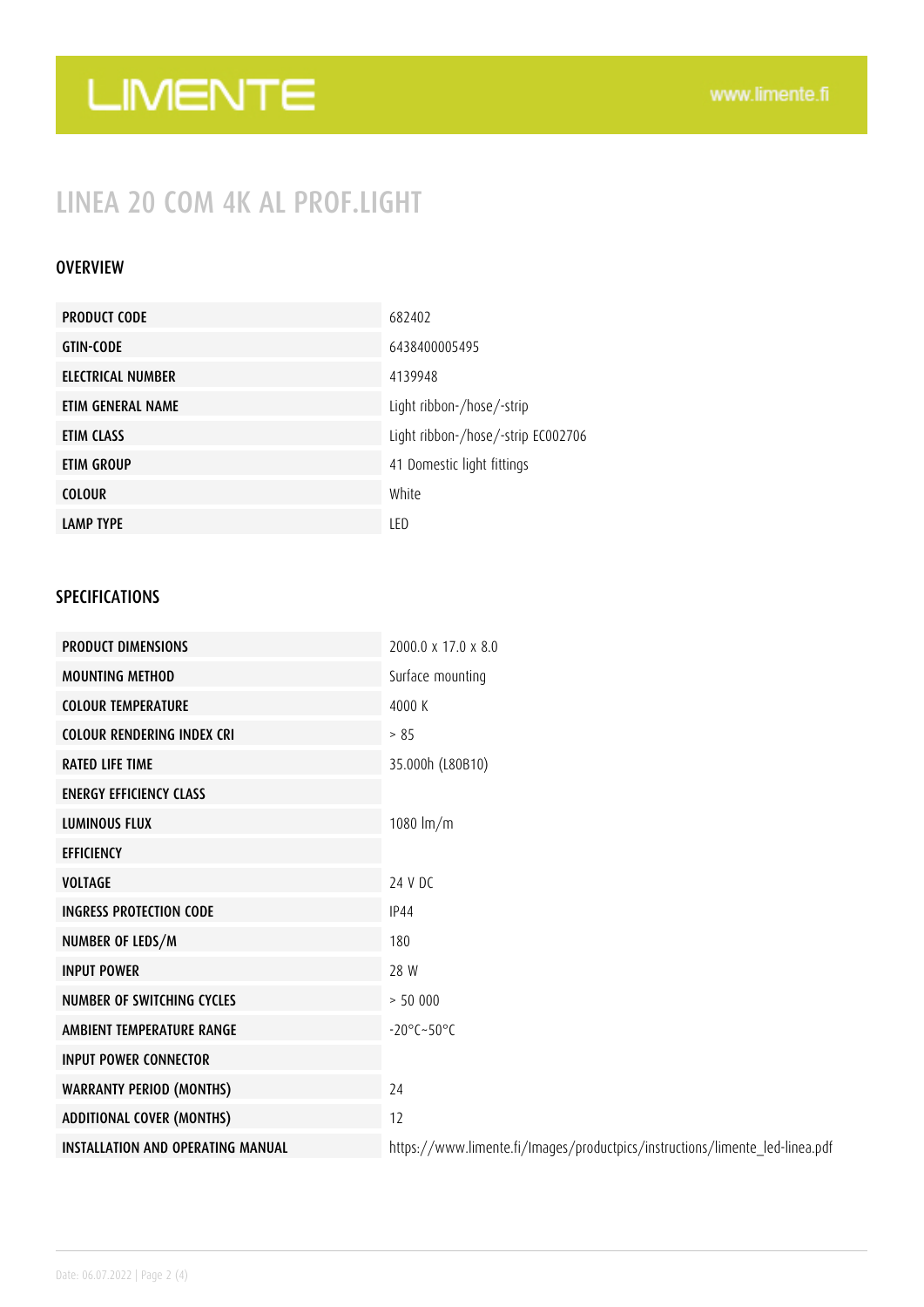# LIMENTE

## LINEA 20 COM 4K AL PROF.LIGHT

## RECOMMENDED ACCESSORIES

| <b>PRODUCT CODE</b> | <b>PRODUCT</b>                                             |
|---------------------|------------------------------------------------------------|
| LED28030            | LED POWER SUPPLY, WHITE, 24 V, 30W, INTEGRATED CONNECTORS  |
| LED28060            | LED POWER SUPPLY, WHITE, 24 V, 60W, INTEGRATED CONNECTORS  |
| LED28100            | LED POWER SUPPLY, WHITE, 24 V, 100W, INTEGRATED CONNECTORS |
| 640420              | SMART 420, WIRELESS LIGHT CONTROL                          |
| 640421              | SMART 421, WIRELESS LIGHT CONTROL                          |
| 640422              | SMART 422, WIRELESS LIGHT CONTROL                          |
| 640424              | SMART 422, WIRELESS LIGHT CONTROL                          |
| 640425              | SMART 425, WIRELESS LIGHT CONTROL                          |